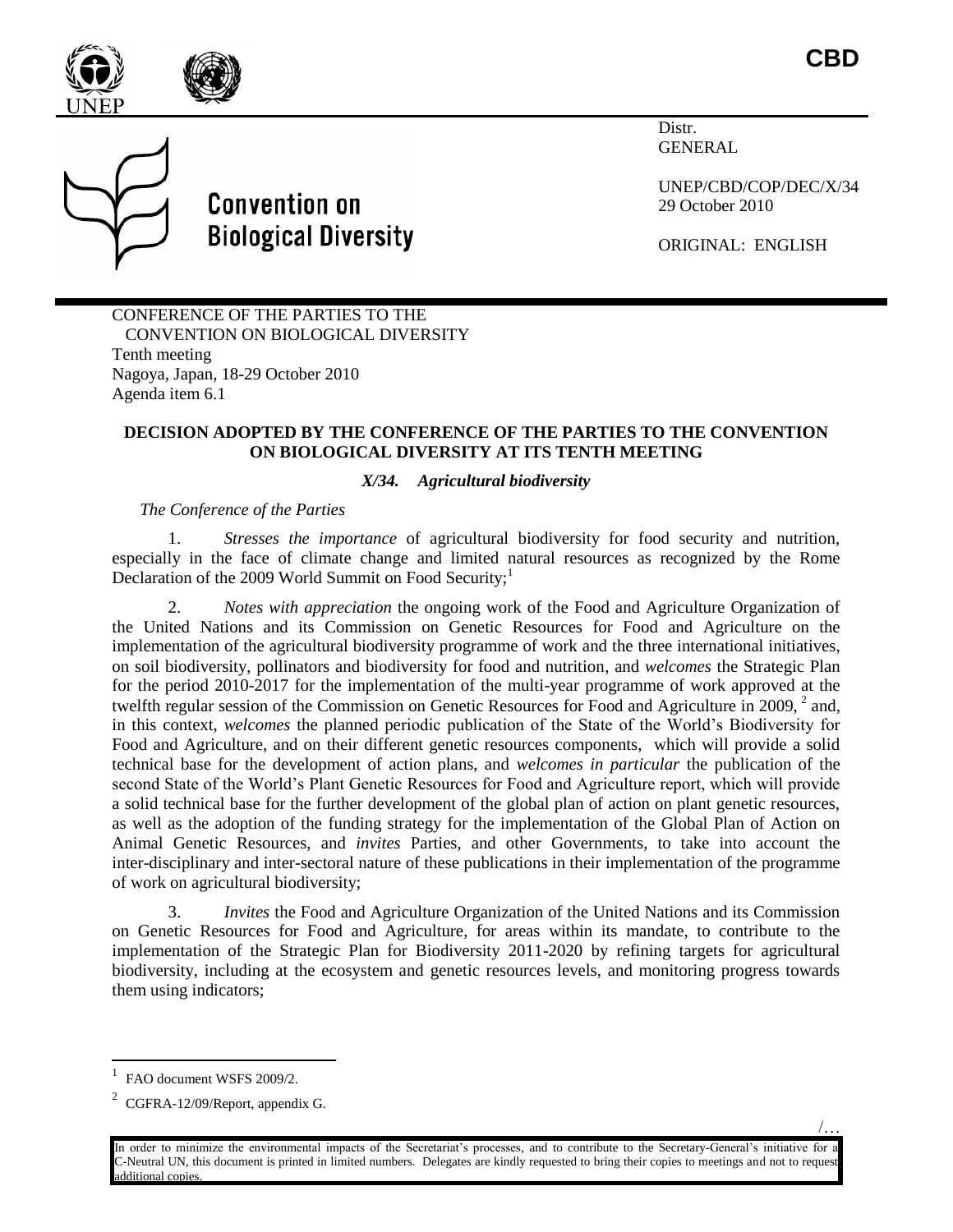4. *Welcomes,* and *notes the importance of*, the joint work plan between the secretariats of the Convention on Biological Diversity and the Food and Agriculture Organization of the United Nations and its Commission on Genetic Resources for Food and Agriculture contained in the annex to the note by the Executive Secretary on the follow-up to requests contained in its decision IX/1 prepared for the fourteenth meeting of the Subsidiary Body on Scientific, Technical and Technological Advice, 3 its important contribution to the achievement of Millennium Development Goals 1 and 7, and the opportunities to further enhance the joint work plan in accordance with relevant matters arising from the Strategic Plan for Biodiversity 2011-2020, including consideration of matters in relation to targets and indicators of relevance to the programme of work, and relevant matters arising from the Strategic Plan 2010-2017 for the implementation of the multi-year programme of work of the Commission on Genetic Resources for Food and Agriculture;

5. *Requests* the Executive Secretary and *invites* the Food and Agriculture Organization of the United Nations and its Commission on Genetic Resources for Food and Agriculture to work together in their design of the second phase of their joint work plan covering at least until 2017 focusing on refinements required as a result of the Aichi Biodiversity Targets of the Strategic Plan for Biodiversity 2011-2020, but also considering, as necessary, *inter alia*:

(a) Underutilized crops, wild relatives of cultivated plants and other potential food sources, to improve human nutrition, to address the impacts of climate change and other pressures as well as to contribute to food security;

(b) On-farm, *in situ* and *ex situ* conservation of agricultural biodiversity; in accordance with decision IX/1 of the Conference of the Parties;

(c) Relevant aspects of access and benefit sharing consistent with relevant provisions of the Convention on Biological Diversity, including as subject to the outcomes of the negotiation on the international regime on access and benefit sharing under the convention, as well as within the context of the Commission on Genetic Resources for Food and Agriculture, taking into account existing cooperation between the two secretariats consistent with resolution 18/2009 of the Conference of the Food and Agriculture Organization of the United Nations;

(d) A review of the trends on the extent of patents and other intellectual property rights, such as plant variety protection, applied for and granted over plant, animal and microbial genetic resources, including relevant forest and pasture and rangeland genetic resources, as identified by the Global Assessments of Biodiversity for Food and Agriculture of the Food and Agriculture Organization of the United Nations, including the impacts of such property rights on local and indigenous communities, and small-scale farmers in developing countries, bearing in mind action item VI.1 of the Strategic Plan 2010-2017 for the implementation of the multi-year programme of work approved at the twelfth regular session of the Commission on Genetic Resources for Food and Agriculture of the Food and Agriculture Organization of the United Nations. This review should include, where appropriate, the impact on food security when genetic resources are patented or intellectual property rights are acquired for other sectors such as the pharmaceutical, cosmetic and other types of industries;

(e) Potential actions to promote sustainable biodiversity-related agricultural practices that contribute to biodiversity as well as ecosystem based carbon sequestration of soils and to conserve and restore organic carbon in soil and biomass;

(f) Ways and means to promote the positive and minimize or avoid the negative impacts of biofuel production and use on biodiversity and impacts on biodiversity that affect related socioeconomic conditions, bearing in mind decisions IX/2 and X/37, and any other relevant decisions of the Conference of the Parties;

(g) Ways and means to strengthen cooperation to:

 $\overline{a}$ 

<sup>3</sup> UNEP/CBD/SBSTTA/14/11.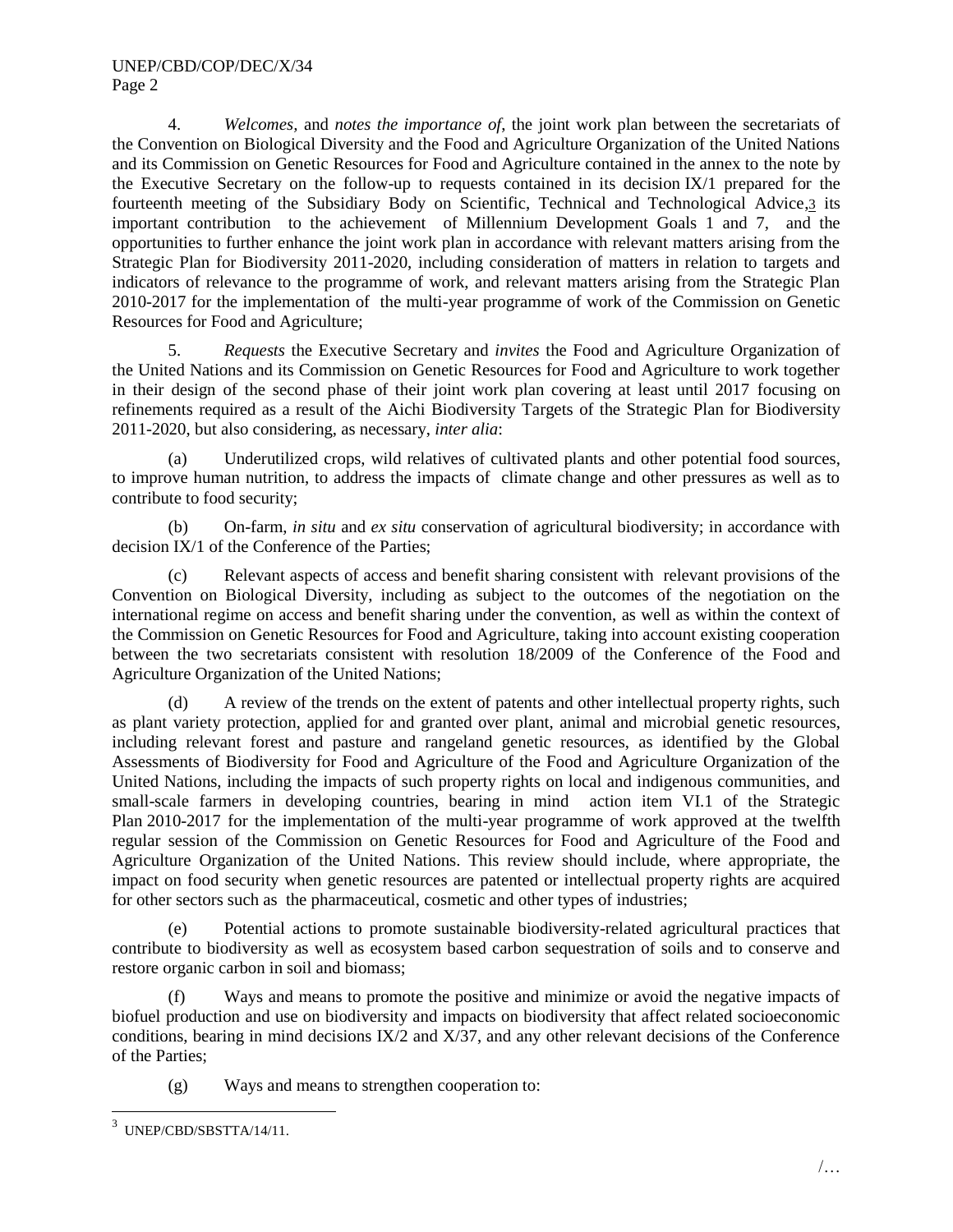- (i) Obtain and consider the views of farmers' and producers' organizations and the views of indigenous and local communities; and
- (ii) Facilitate their effective participation in the deliberations of the Conference of the Parties to the Convention on Biological Diversity and of the Food and Agriculture Organization of the United Nations and its Commission on Genetic Resources for Food and Agriculture and their contributions to the implementation of the work of these bodies, as appropriate;

(h) A strengthened process to identify, indicate and disseminate information to relevant focal points of the Convention on Biological Diversity and the Food and Agriculture Organization of the United Nations and its Commission on Genetic Resources for Food and Agriculture regarding matters of common interest;

(i) Strengthening approaches which promote the sustainability of agricultural systems and landscapes such as, but not limited to, the Globally Important Agricultural Heritage Systems (GIAHS) of the Food and Agriculture Organization of the United Nations, consistent with the Convention on Biological Diversity and other relevant international obligations;

(j) Promoting opportunities for sustainable increases in agricultural productivity, including through maintaining and/or restoring the functioning of agro-ecosystems, the biodiversity within them and the services they deliver, building on*, inter alia*, available synergies between sustainable agriculture and biodiversity including the conservation and sustainable use of genetic resources;

(k) Promoting public awareness of the importance of agricultural biodiversity and its relationship to advancing food security, in the context of production oriented agro-ecosystems, at the global, regional, national and local levels;

(l) The relevant findings and recommendations of the International Assessment of Agricultural Knowledge, Science and Technology for Development<sup>4</sup> and their implementation, as appropriate; and

(m) Further exploring possibilities for actions, where necessary, to rehabilitate agricultural ecosystems and landscapes and restore their socio-economic functions on land where agriculture has declined, or ceased, and where the land was degraded as a result, with the full and effective participation of indigenous and local communities, where appropriate;

6. *Recognizes* the importance of the processes led by the Food and Agriculture Organization of the United Nations, such as implementation of the Global Plan of Action on Animal Genetic Resources for Food and Agriculture<sup>5</sup> and updating of the Global Plan of Action for the Conservation and Sustainable Utilization of Plant Genetic Resources for Food and Agriculture,<sup>6</sup> which contribute directly to achieving the three objectives of the Convention on Biological Diversity, in crop and livestock sectors;

7. *Invites* Parties to incorporate, as appropriate, relevant elements of the programme of work on agricultural biodiversity into their national biodiversity strategy and action plans as well as into their relevant sectoral and inter-sectoral policies and plans;

8. *Invites* Parties and other Governments to take action, taking into account national circumstances, to support, among others, farmers in *in-situ* conservation of traditional and local varieties, races and breeds and efforts to conserve crop wild relatives as means to ensure food security and nutrition and support traditional lifestyles, consistent and in harmony with the Convention on Biological Diversity and relevant international obligations;

 $4 \text{ See}$ 

http://www.agassessment.org/reports/IAASTD/EN/Agriculture%20at%20a%20Crossroads\_Global%20Report%20(English).pdf

 $5$  ftp://ftp.fao.org/docrep/fao/010/a1404e/a1404e00.pdf.

<sup>6</sup> http://typo3.fao.org/fileadmin/templates/agphome/documents/PGR/GPA/gpaeng.pdf.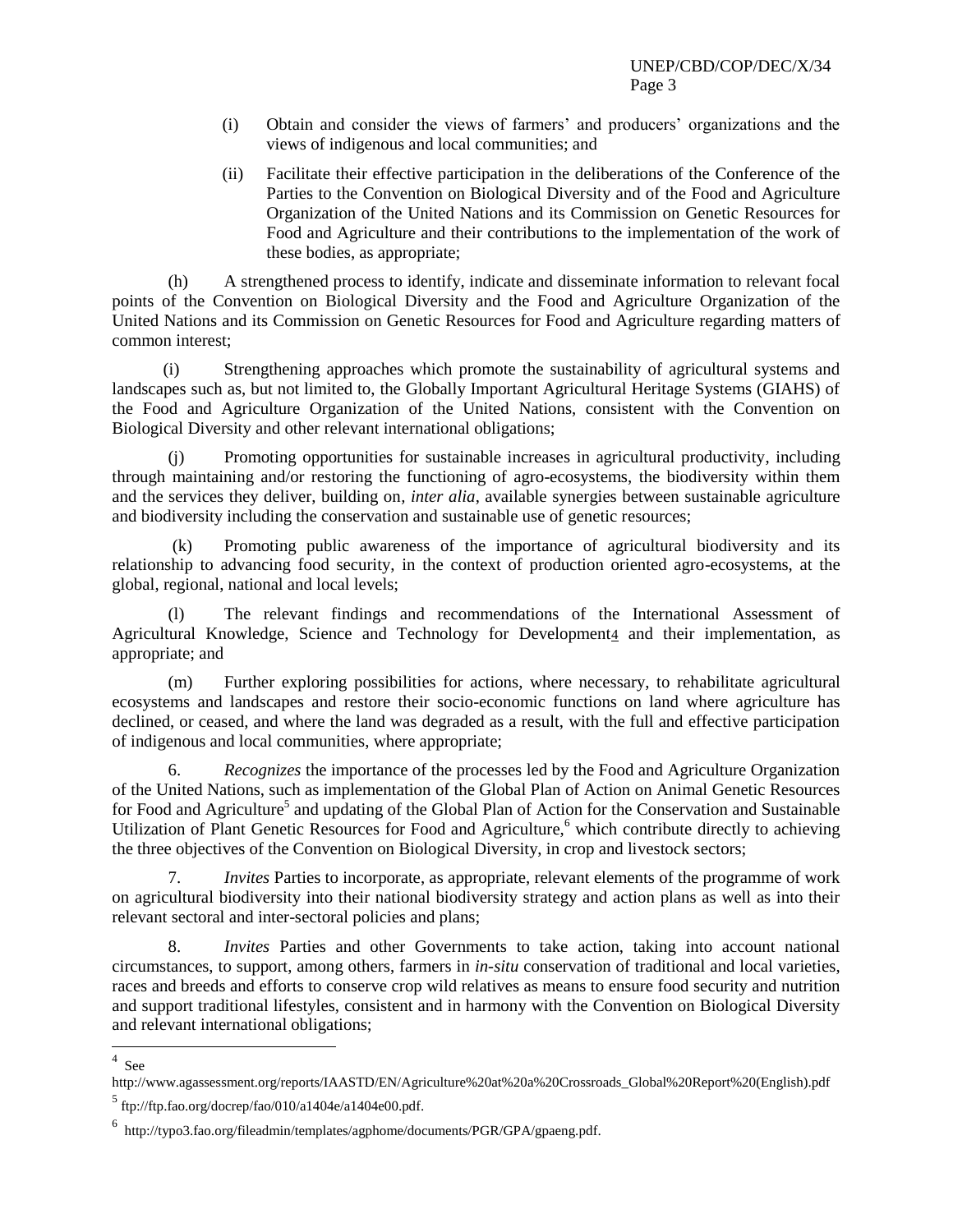9. *Requests* the Executive Secretary to strengthen collaboration with the Secretariat of the International Treaty on Plant Genetic Resources for Food and Agriculture (ITPGRFA) to improve collaboration in the implementation of the programme of work on agricultural biodiversity and the Treaty, as appropriate;

10. *Invites* the national focal points of the Convention on Biological Diversity and the International Treaty on Plant Genetic Resources for Food and Agriculture to enhance their collaboration;

11. *Invites* the Food and Agriculture Organization of the United Nations to provide an expanded progress report on the implementation of the International Initiative on Soil Biodiversity (in addition to information already submitted in the progress report of the Food and Agriculture Organization of the United Nations on selected activities related to agricultural biodiversity circulated at the fourteenth meeting of the Subsidiary Body on Scientific, Technical and Technological Advice<sup>7</sup>) to the Executive Secretary for dissemination through the clearing-house mechanism;

12. *Recognizes* the importance of agricultural biodiversity and scientific, informal and traditional knowledge systems to the achievement of the objectives of the Convention, especially with regards to agricultural biodiversity, and *recognizes* the lead role of the Food and Agriculture Organization of the United Nations in supporting the implementation of the programme of work on agricultural biodiversity as well as related traditional knowledge systems, while also *recognizing* the important contributions and roles of other partners in this regard, including those of indigenous and local communities;

13. *Noting* the excellent progress made in collaboration between the Executive Secretary and the Food and Agriculture Organization of the United Nations, and that there is considerable benefit from further enhanced cooperation, *requests* the Executive Secretary and *invites* the Food and Agriculture Organization of the United Nations to strengthen their cooperation and *invites* Parties and other Governments to consider, as appropriate and feasible, providing further support to facilitate such enhanced cooperation;

14. *Recognizes* the continuing problems of nutrient loading caused by some agricultural practices, as noted in the in-depth review of the programme of work on inland water ecosystems,<sup>8</sup> invites Parties and other Governments, in accordance with paragraph 40 of decision IX/1 of the Conference of the Parties to the Convention on Biological Diversity, to further enhance action on reducing nutrient loading caused by some agricultural practices and to provide further information to the Executive Secretary on the progress made, and *requests* the Executive Secretary to collate this information and to disseminate it through the clearing-house mechanism and other relevant means;

15. *Notes* the inter-connections between agricultural ecosystems and other ecosystems, particularly through land and water use activities, and *invites* Parties to consider the need for strengthened harmony between implementation of relevant elements of the programme of work on agricultural biodiversity and other programmes of work of the Convention, consistent with the ecosystem approach, including at national and, where appropriate, regional levels;

16. *Expresses its appreciation* to Bioversity International for seconding a staff member to assist the Executive Secretary, in particular regarding, *inter alia*, agricultural biodiversity and sustainable use;

17. *Notes* the importance of the issue of sustainable use of biodiversity to the programme of work on agricultural biodiversity and *invites* Parties and *requests* the Executive Secretary to ensure coherence between the programme of work on agricultural biodiversity and Article 10 of the Convention, on sustainable use, noting decision IX/1 paragraph 32, of the Conference of the Parties, relating to agriculture and the Addis Ababa Principles and Guidelines for the Sustainable Use of Biodiversity;

 $\overline{a}$ 

<sup>7</sup> UNEP/CBD/SBSTTA/14/INF/30.

<sup>8</sup> UNEP/CBD/SBSTTA/14/3.